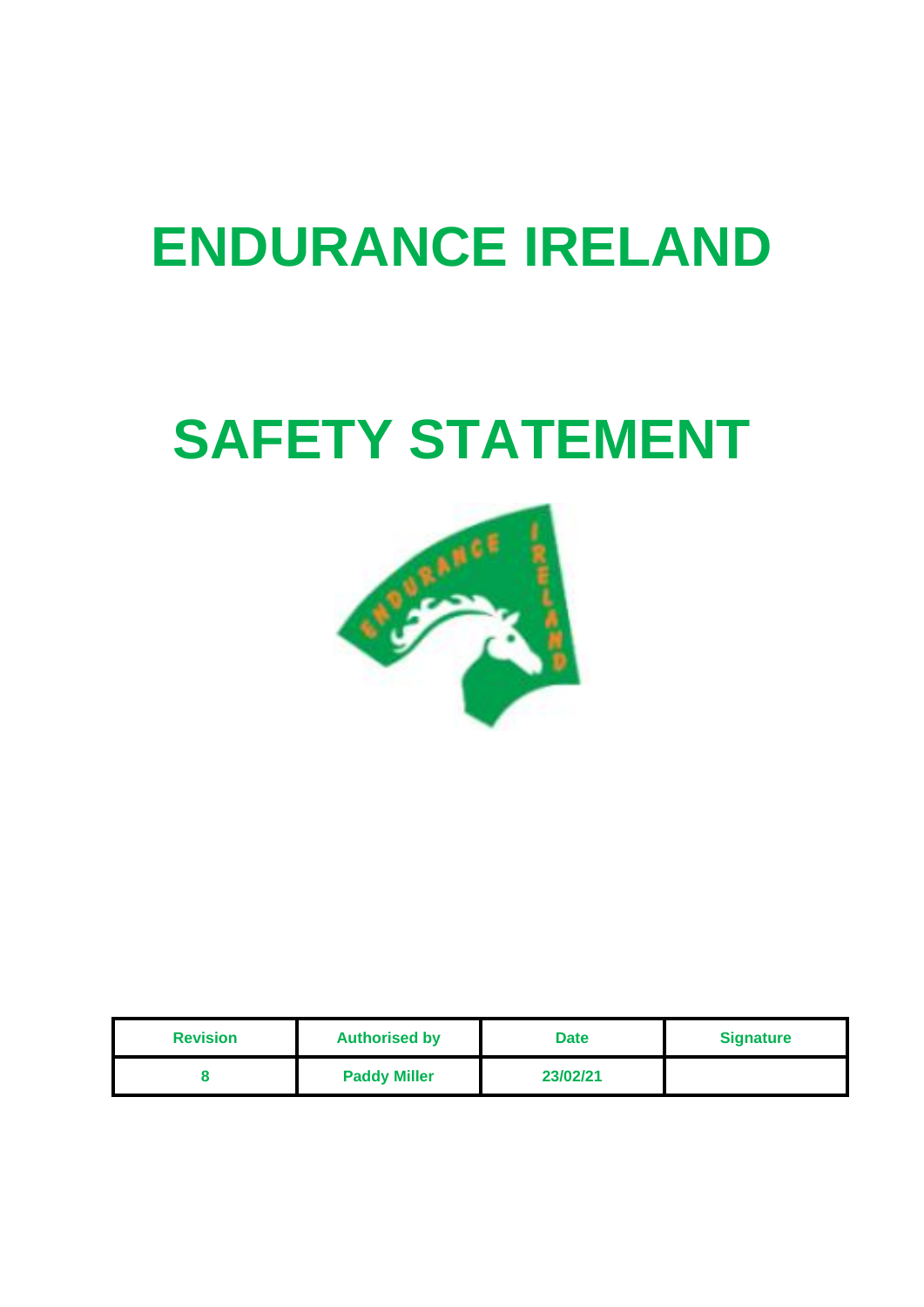## **Table of Contents**

General Statement of Policy Legislation Compliance

#### **1.0 RESPONSIBILITIES**

- 1.1 Safety Structure
- 1.2 Responsibilities of Committee Members
- 1.3 Responsibilities of Health & Safety Coordinator
- 1.4 Responsibilities of Ride Organiser
- 1.5 Responsibilities of Members and Visitors Attending Rides

#### **2.0 POLICIES AND PROCEDURES**

- 2.1 Accident Procedures
- 2.2 Bullying, Discrimination and Harassment Policy
- 2.3 Drugs and Alcohol Policy
- 2.4 First Aid

#### **3.0 HAZARD IDENTIFICATION FOR RIDE LOCATIONS**

- 3.1 Summary of Risk Assessment.
- 3.2 Venue Access
- 3.3 Venue Organisation
- 3.4 Start/Finish Line
- 3.5 Communications
- 3.6 Ride Route
- 3.7 Crew Points
- 3.8 Checkpoints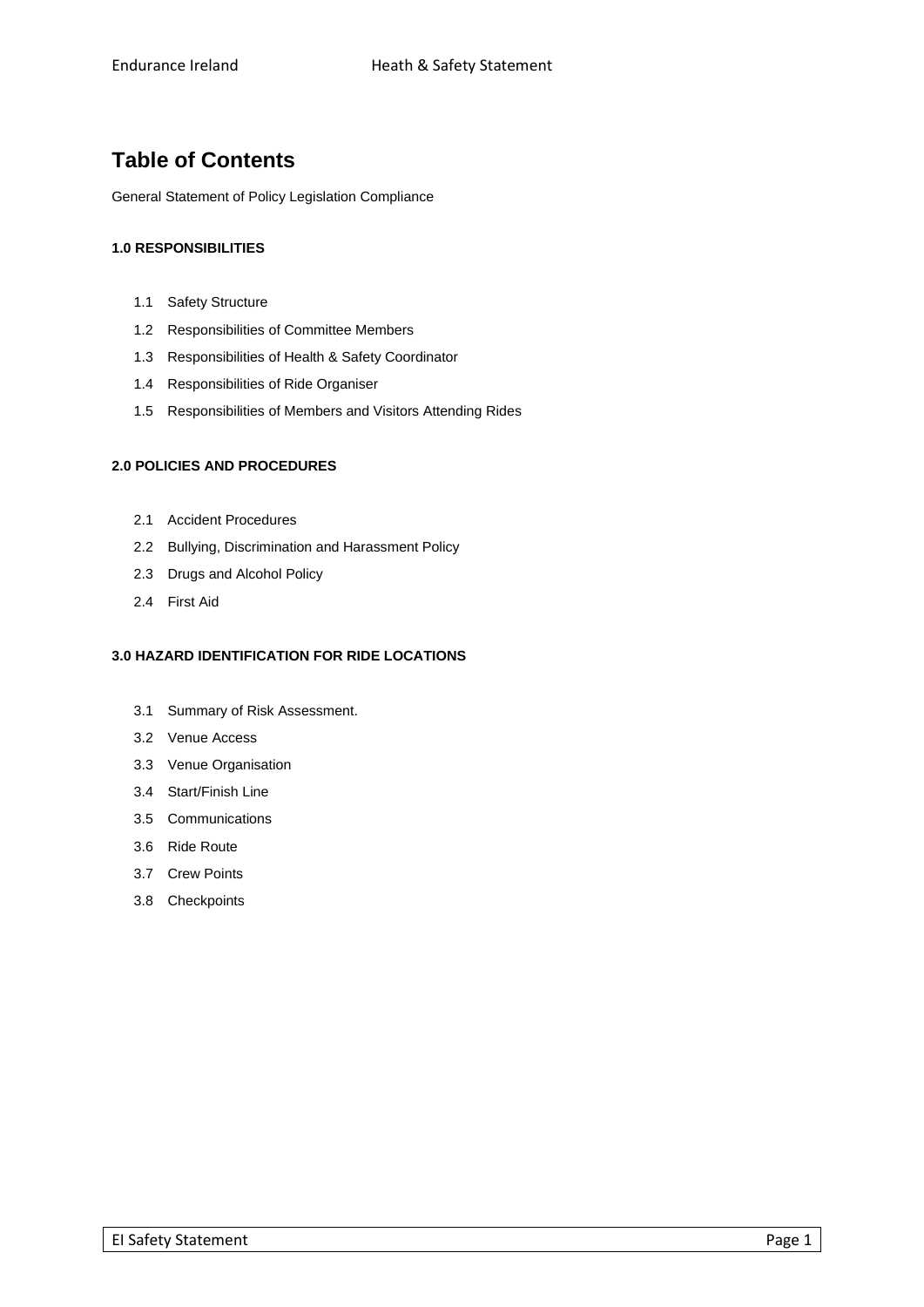## **RECORD 0F CHANGES**

| REV. NO.                  | DATE     | <b>DESCRIPTION</b>                       | <b>SECTION</b> | PAGE |
|---------------------------|----------|------------------------------------------|----------------|------|
| $\pmb{0}$                 | 20/01/12 | <b>Initial Draft</b>                     | All            | All  |
| $\mathbf{1}$              | 25/04/13 | Change of H & S Officer                  |                |      |
| $\sqrt{2}$                | 03/02/14 | Change of Coordinator and<br>legislation |                | Pg 5 |
| $\ensuremath{\mathsf{3}}$ | 23/01/15 | <b>Change of Committee Members</b>       |                | Pg 5 |
| $\overline{4}$            | 20/01/16 | New Committee                            |                | Pg 5 |
| $\mathbf 5$               | 20/01/17 | New Committee                            |                | Pg 5 |
| $\,6$                     | 09/01/18 | New Committee                            |                | Pg 5 |
| $\overline{7}$            | 13/05/20 | COVID-19 references                      |                |      |
| $\overline{8}$            | 23/02/21 | 1.4, 1.5 Responsibilities                |                | Pg 8 |
|                           |          |                                          |                |      |
|                           |          |                                          |                |      |
|                           |          |                                          |                |      |
|                           |          |                                          |                |      |
|                           |          |                                          |                |      |
|                           |          |                                          |                |      |
|                           |          |                                          |                |      |
|                           |          |                                          |                |      |
|                           |          |                                          |                |      |
|                           |          |                                          |                |      |
|                           |          |                                          |                |      |
|                           |          |                                          |                |      |
|                           |          |                                          |                |      |
|                           |          |                                          |                |      |
|                           |          |                                          |                |      |
|                           |          |                                          |                |      |
|                           |          |                                          |                |      |
|                           |          |                                          |                |      |
|                           |          |                                          |                |      |
|                           |          |                                          |                |      |
|                           |          |                                          |                |      |
|                           |          |                                          |                |      |
|                           |          |                                          |                |      |
|                           |          |                                          |                |      |
|                           |          |                                          |                |      |
|                           |          |                                          |                |      |
|                           |          |                                          |                |      |
|                           |          |                                          |                |      |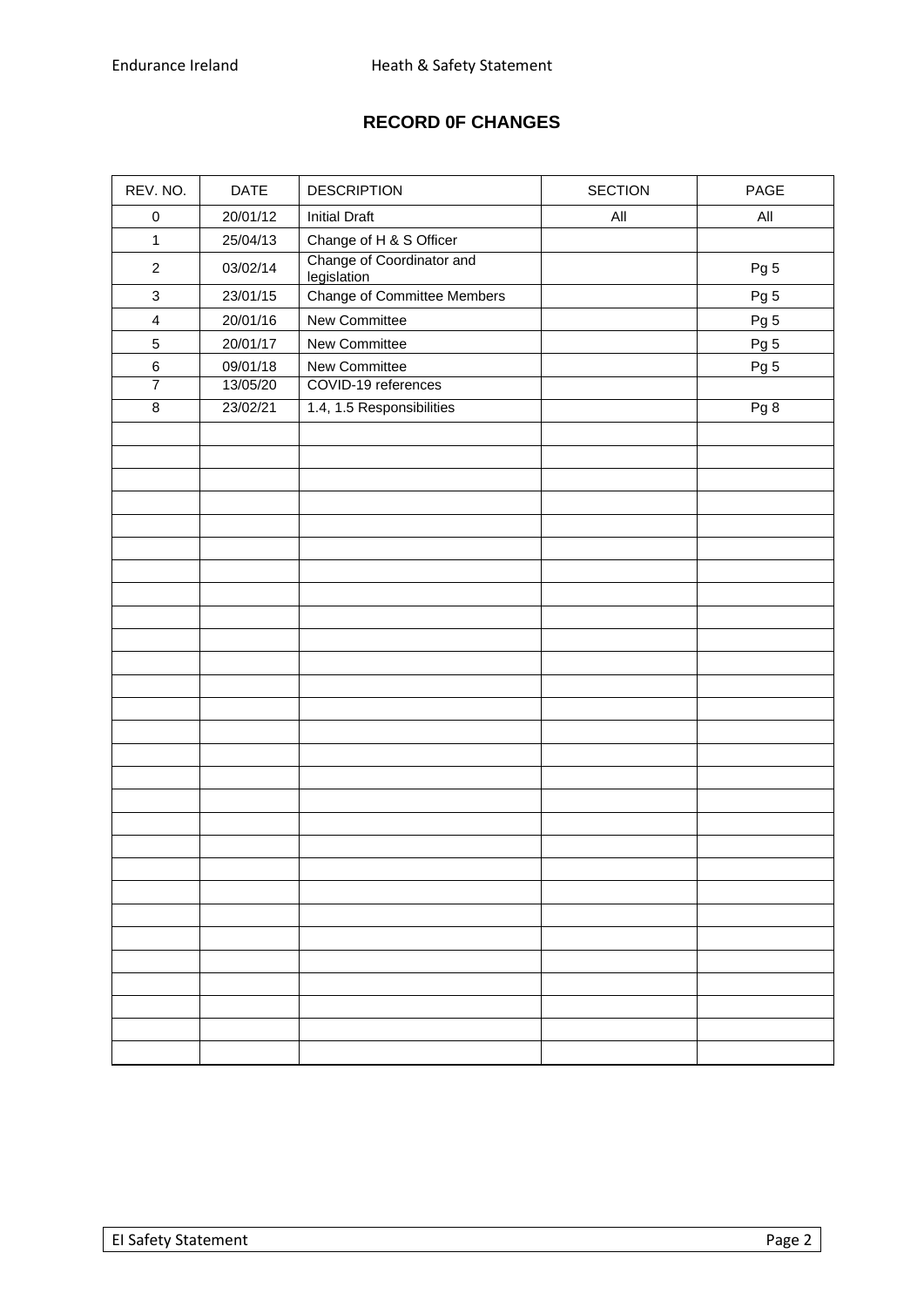# **SAFETY & HEALTH POLICY**

## **TO ALL MEMBERS**

We state as Endurance Ireland, that we are required to comply with all Safety and Health Legislation that applies to this Club.

We will ensure this by:

- Showing an example in the manner in which we carry out our rides
- Providing Leadership and direction to all members.
- Being totally committed to our policies, when faced with challenges.
- Running our rides where health and safety actions generate respect to all.
- Encouraging all to challenge and contribute to our health and safety policies.
- Continually striving to find improvements to our health and safety policies.
- Accepting no reasoning or excuses to compromise our health and safety policy.

We have carried out Hazard Identification and Risk Assessment of all key areas that may arise at ride venues that we use.

It is the policy of this Club to secure and promote the Health & Safety of its members and members of the public, who may be affected by our actions.

The Club will discharge its Statutory Obligations and duties placing Health & Safety issues on an equal priority with other objectives.

The minimum Health & Safety Standards acceptable to us are those required by relevant legislation and authoritative guidance.

This Statement sets out the Health & Safety Measures we are implementing to protect members and, members of the public who may be affected by our actions.

Endurance Ireland Club Committee has endorsed this statement.

The Club Health & Safety Coordinator will give advice and information on how to comply with this Safety Statement, but ride organizers are responsible for ensuring compliance at their venue.

We expect all members to co-operate with us so that we can achieve our target of avoiding accidents.

Members, must play their part under the Safety Statement. Comply with all the Safety & Health Rules set out by Endurance Ireland. Act safely and think of others as you do.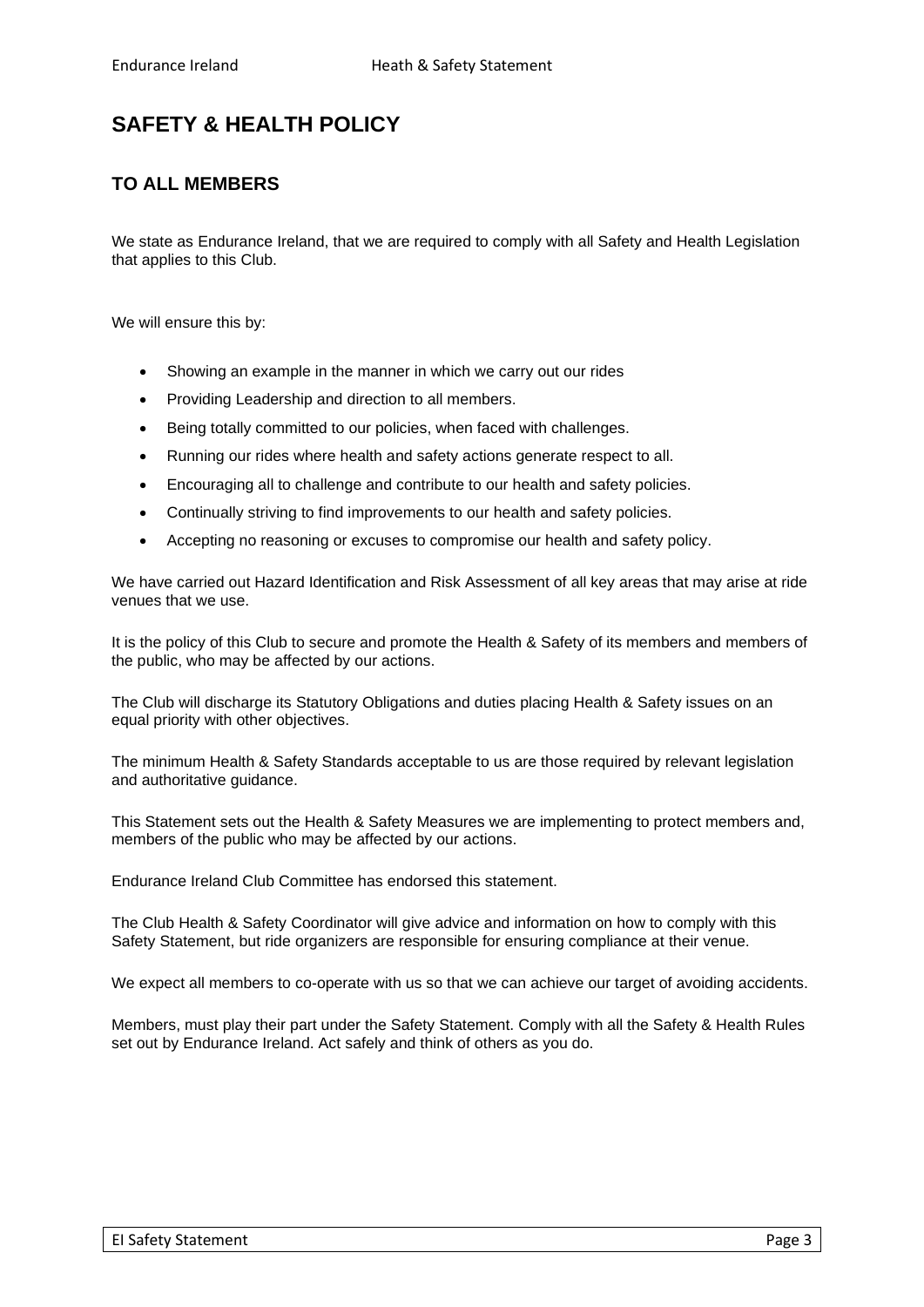This policy will be updated and reviewed as the organisation may change in size and nature.

This statement will be available online.

Signed :<br>Date: 23/02/21 Date: 23/02/21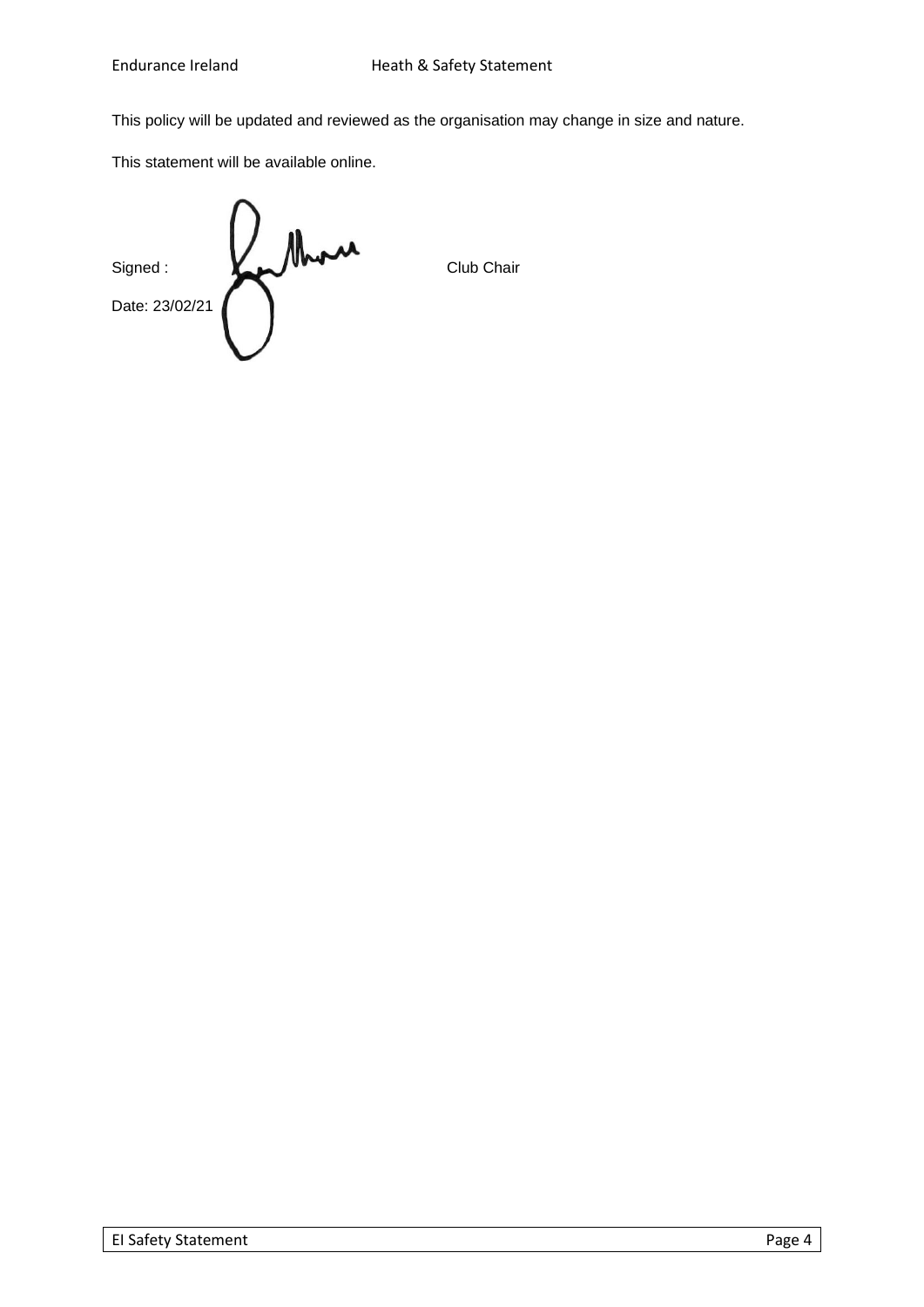# **Legislation Compliance**

- It is the policy of this Club to comply with all relevant legislation:
- No. 10 of 2005 Safety, Health and Welfare at Work Act.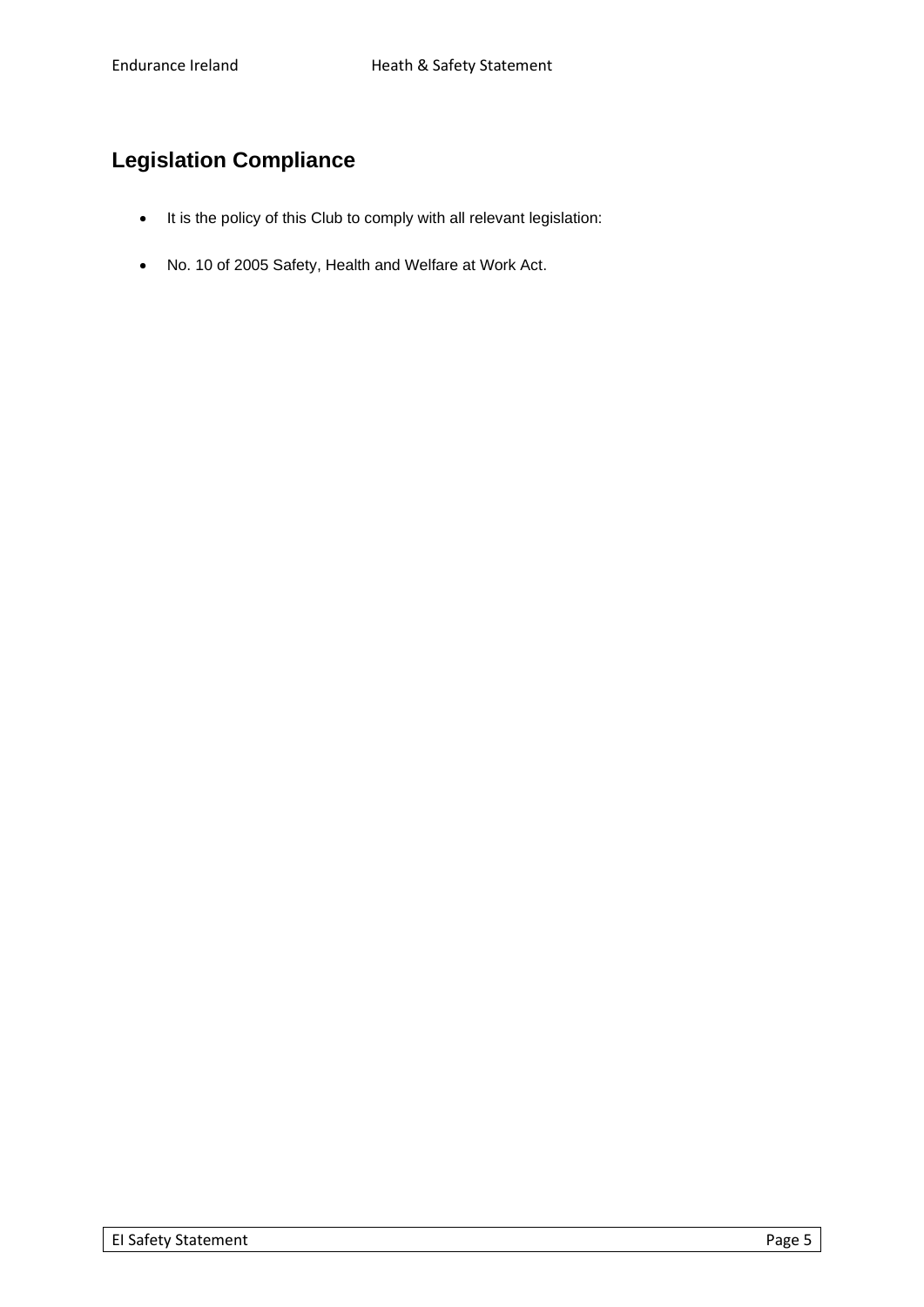# **1.1 SAFETY STRUCTURES**

## **HEALTH AND SAFETY ORGANISATION**

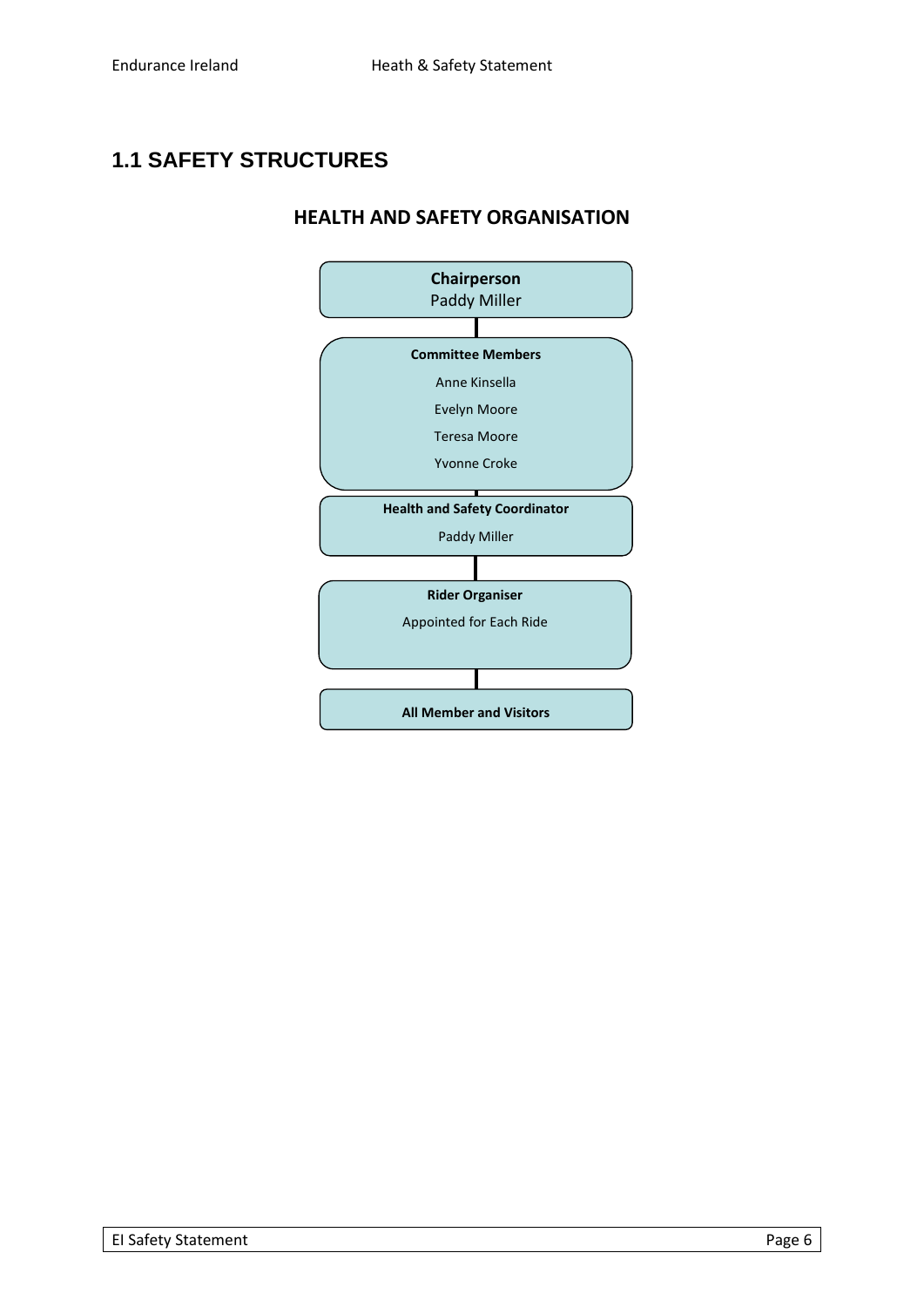## **1.2 RESPONSIBILITIES OF THE COMMITTEE**

- 1. Overall responsibility for safety, health and welfare in this club is that of the Committee of Endurance Ireland.
- 2. Consultation on all health and safety matters in this club is the responsibility of the Health and Safety Coordinator.
- 3. The Committee shall delegate specific responsibilities to the members.
- 4. The Committee must ensure that the ride organisers and the Health and Safety Coordinator are aware that they are responsible for this policy being carried out at rides.
- 5. The Health and Safety Coordinator is responsible for ensuring that this policy is carried out with regard to consultations, safety inspections, investigating accident and monitoring of the safety policy and advise the Committee on all matters relating to health and safety.

## **1.3 RESPONSIBILITIES OF HEALTH AND SAFETY COORDINATOR**

The appointed Health and Safety Coordinator will ensure that:

- 1. Adequate Guidelines are provided to each ride organiser through the website and that the ride organisers are made aware of same, this will be in the form of a Health and Safety Plan which is to be followed for each ride.
- 2. Record and investigate all accidents with a view to preventing recurrence, and advise the Committee on position vis a vis the injured party, potential claims, insurance or H.S.A. implications.
- 3. That members are aware of the incident reporting procedures and the importance of following them.
- 4. The provisions of the health and safety plan are executed for each ride and that the ride Health and Safety Plans are kept on record.
- 5. Competent persons required at any time to advise on safety and health or implement safety and health procedures will be brought in if not available within.
- 6. Liaise with the Committee on matters relating to health and safety.

.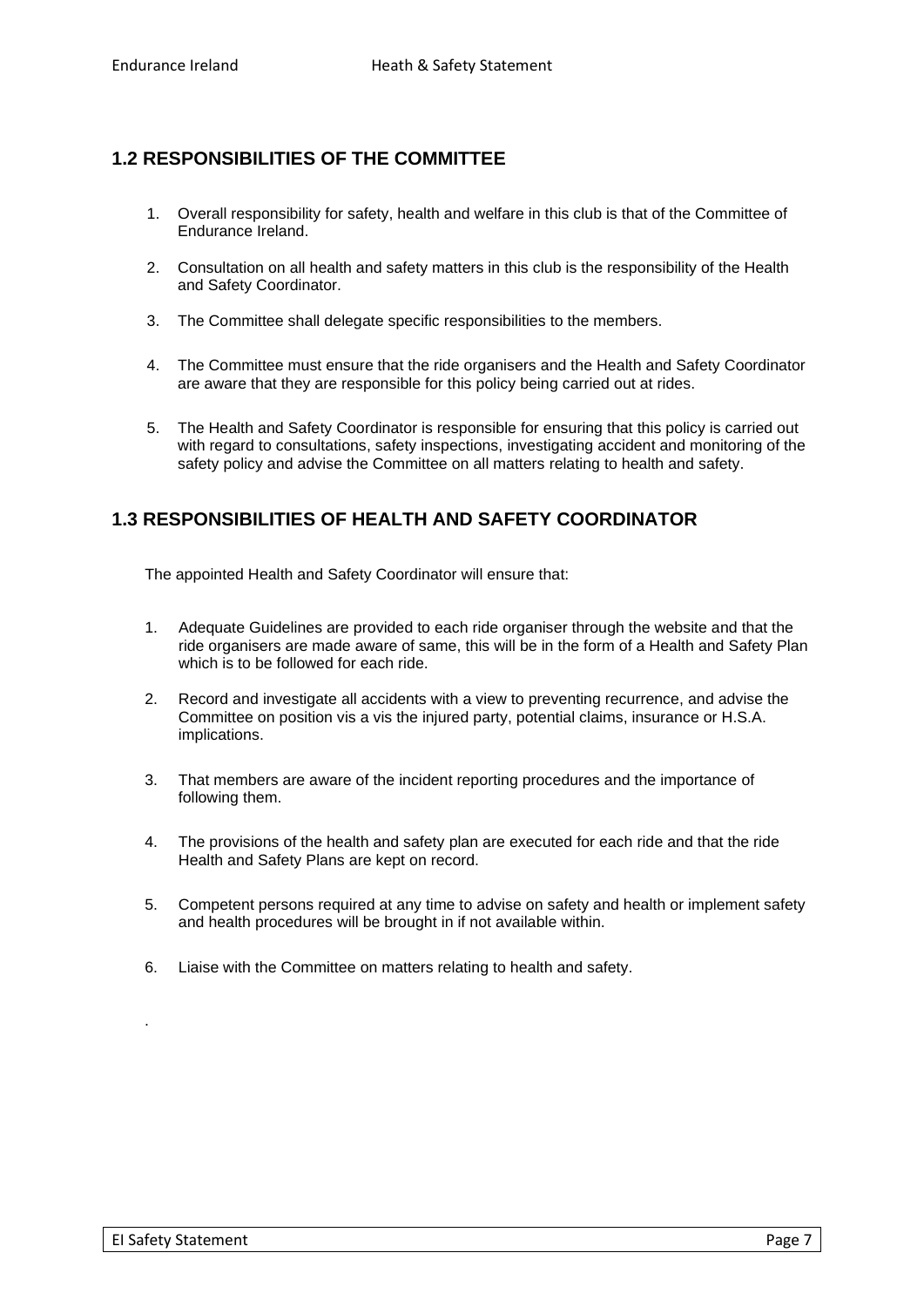## **1.4RESPONSIBILITIES OF RIDE ORGANISERS**

The Ride Organisers will ensure that

- 1. The policies, procedures and rules of Endurance Ireland are followed when planning, organising, and running a ride. In particular the more recent COVID-19 procedures
- 2. The Health and Safety Plan available online is used for each ride.
- 3. So far as reasonably practicable that venue is chosen in accordance with the Endurance Ireland Rules, policies and procedures including COVID 19 procedures.
- 4. All riders wear the appropriate riding equipment that is required by the Endurance Ireland rules.
- 5. All members and visitors are made aware of the Endurance Ireland riding guidelines when riding on one of our rides.
- 6. The incident guidelines are followed and any assistance required in the investigation in the event of an accident is given.

## **1.5 RESPONSIBILITIES OF MEMBERS AND VISITORS ATTENDING RIDES**

It is the responsibility of all members and visitors to Endurance Ireland Events.:

- 1. To take reasonable care of your own Safety, Health and Welfare and that of any other person that may be affected your acts or omission while at an event.
- 2. Co-operate with Endurance Ireland to such an extent as will enable Endurance Ireland to comply with any of the relevant statutory provisions as regards to safety, health and welfare.
- 3. Report to the ride organiser or the health and Safety Coordinator without unreasonable delay any potential hazards or incidents which occur which might endanger safety, health and welfare of which you become aware of.
- 4. No person shall intentionally or recklessly interfere with the course markers or deliberately ride without the equipment stated in our rules or interfere with any procedure/equipment, for securing the safety, health and welfare of persons at an event.
- 5. Develop a personal concern for safety for yourselves and for others.
- 6. Ensure that you are in a fit and sober state to ride.
- 7. Show respect for all riders and members of the public and do not engage in any forms of bullying or racism.
- 8. To follow all rules, policies and procedures as set down by Endurance Ireland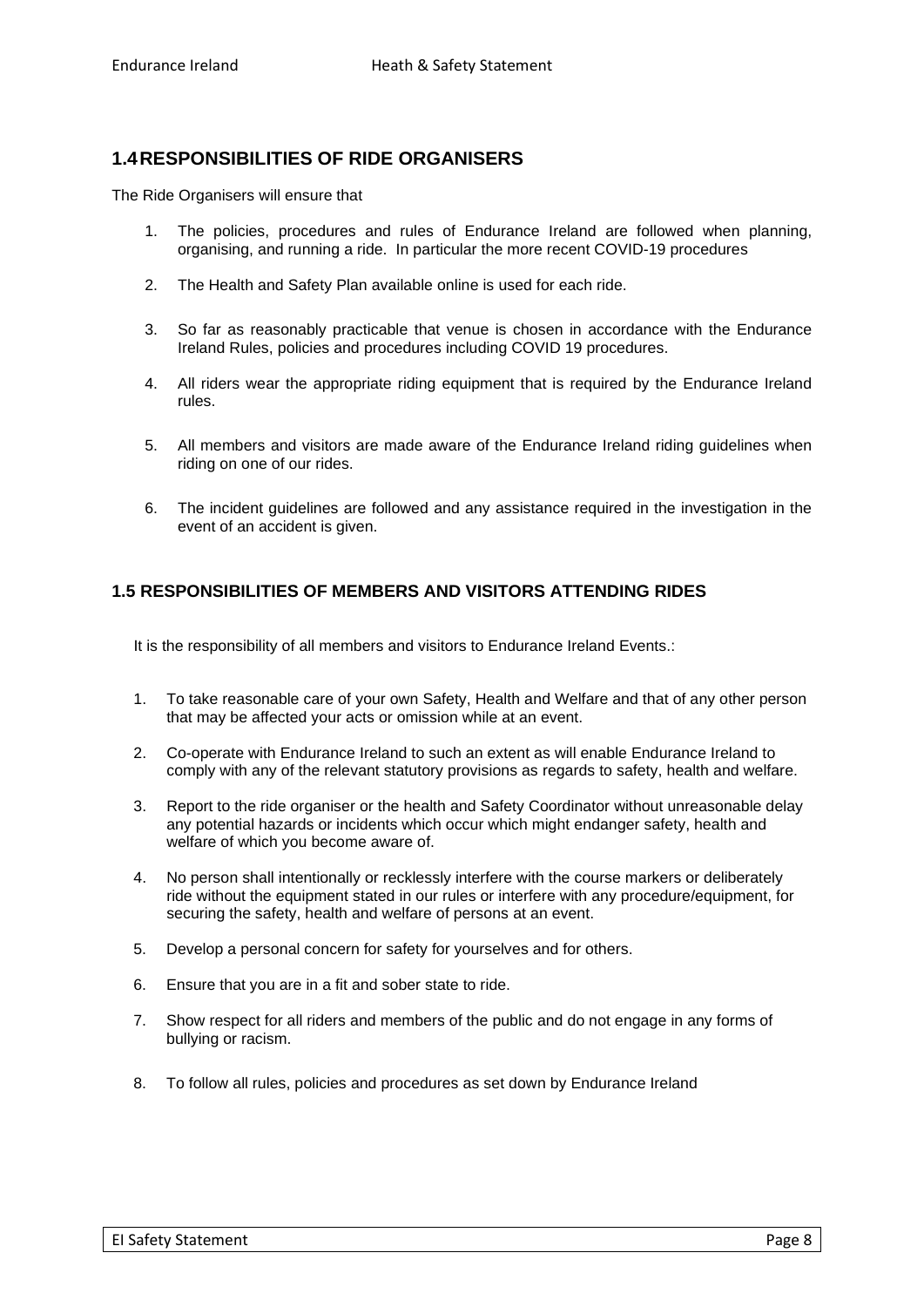## **2.0 POLICIES AND PROCEDURES**

## **2.1 ACCIDENT PROCEDURES**

When a serious accident/incident occurs the procedures below must be followed:

The Ride Organiser must be notified immediately. The Rider Organiser or other nominated persons must take charge of the proceedings as follows:

- 1. Observe accident/incident location and status of injured person.
- 2. If there is risk of further injury move injured person to safety.
- 3. Call for immediate medical assistance or emergency services.
- 4. See that First-Aid etc., is administered as required by a competent person.
- 5. If ambulance is called make sure exact location is given and that ambulance can access site as near as possible to the injured person.
- 6. Check horse if injured, contact local vet, which will be listed in the Health and Safety Plan.
- 7. Notify the Health and Safety Coordinator of the incident within 2 days.
- 8. Using the Health and Safety Plan, establish location of hospital and appoint a suitable person to travel with injured person.
- 9. Notify family of injured person and if required arrange for transport for the horse involved.
- 10. Gather all information immediately about the accident/incident and what led up to it.
- 11. Obtain witnesses statement; write them down as they are given.
- 12. Take sketches / photographs of area where accident happened.
- 13. The Health and Safety Coordinator must notify Insurance Company and seek guidance on further reports, investigations and position of club within 7 days.

## **2.2 DRUGS AND ALCOHOL POLICY**

It is the policy of Endurance Ireland not, to permit any persons to ride at an event under the influence of alcohol or drugs, nor to consume these whilst riding at an event.

To take suitable action, usually not allowing on course anyone attending a ride suspected to be under the influence of alcohol or drugs in breach of this policy

#### **No Alcohol is Permitted**

**Drugs are not Permitted (except prescription drugs)**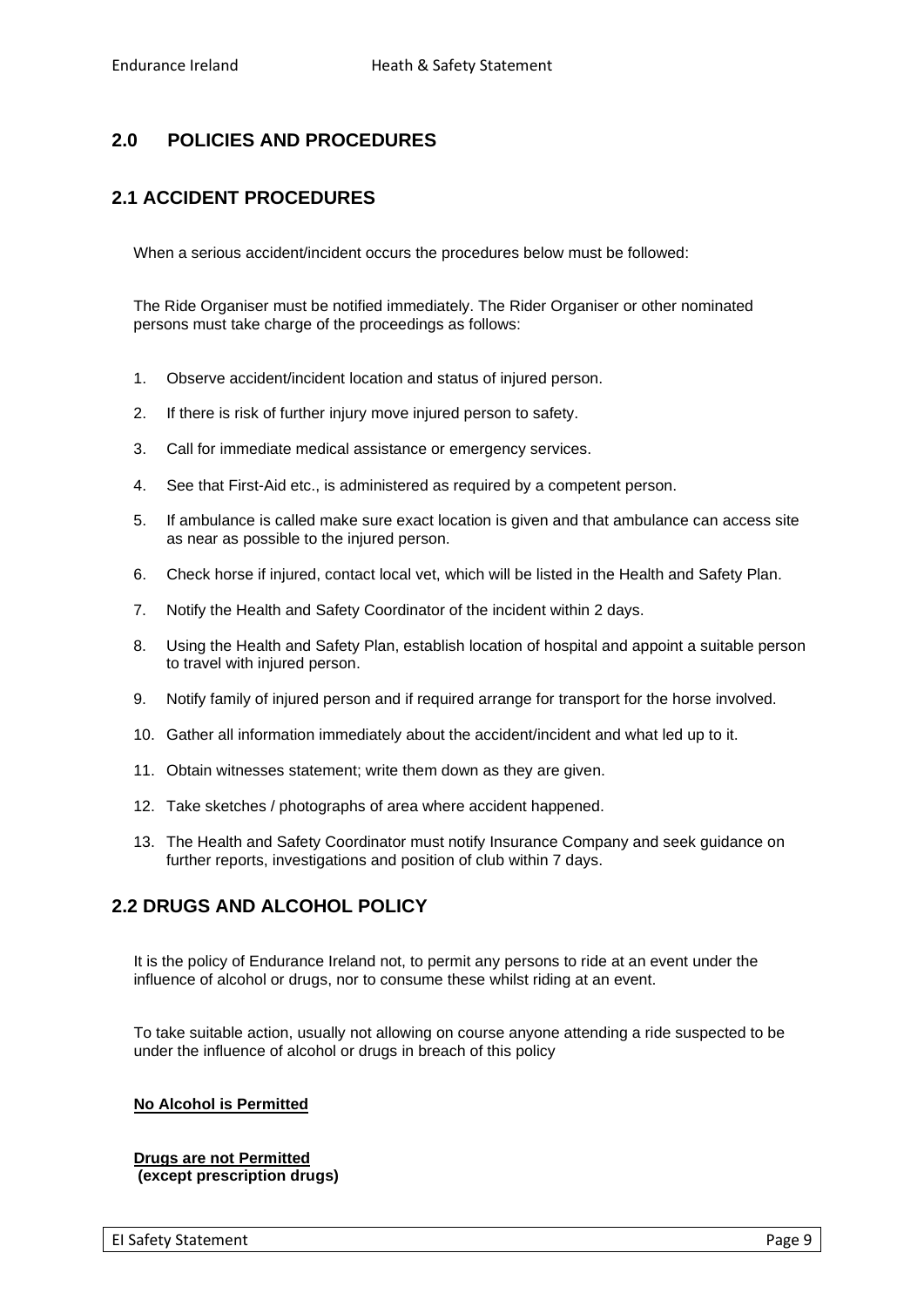## **2.3 BULLYING, RACISM AND DISCRIMINATION POLICY**

It is the policy of Endurance Ireland not discriminate against persons on grounds of race, sex, age or social background.

Any reports of bullying, racism and discrimination will be dealt with in accordance with our rules.

## **2.4 FIRST AID**

It is recommended that a first aid kit is provided by the ride organiser at each ride, a recommendation of what should be in each box is also below.. A number of Members are first aiders a register is shown below.

| <b>ENDURANCE IRELAND FIRST AID REGISTER JAN 2018</b> |  |  |  |  |  |
|------------------------------------------------------|--|--|--|--|--|
| Evelyn Moore                                         |  |  |  |  |  |
|                                                      |  |  |  |  |  |
|                                                      |  |  |  |  |  |

#### **RECOMMENDED CONTENTS OF FIRST AID KITS**

| <b>Materials</b>                                                                           | <b>First Aid</b><br><b>Travel Kit</b><br>contents |
|--------------------------------------------------------------------------------------------|---------------------------------------------------|
|                                                                                            |                                                   |
| <b>Adhesive Plasters</b>                                                                   | 20                                                |
| Sterile Eye Pads (no.16) (bandage<br>attached)                                             | 2                                                 |
| Individually wrapped triangular<br>bandages                                                | 2                                                 |
| Safety Pins                                                                                | 6                                                 |
| Individually wrapped, sterile,<br>unmedicated wound dressings M<br>(no.8) (10x8 cm)        | 1                                                 |
| Individually wrapped, sterile,<br>unmedicated wound dressings L<br>$(no.9)$ $(13x9$ cm $)$ | 1                                                 |
| Individually wrapped, sterile,<br>unmedicated wound dressings XL<br>(no. 3) (28x17.5 cm)   | 1                                                 |
| Individually wrapped disinfectant<br>wipes                                                 | 10                                                |
| Paramedic Shears                                                                           | 1                                                 |
| Pairs of examination gloves                                                                | 3                                                 |
| Sterile water where there is no clear<br>running water                                     | 2x20mls                                           |
| Pocket Face Mask                                                                           | 1                                                 |
| Water based burns dressing S<br>(10x10cm)                                                  | 1                                                 |
| Water based burns dressing L                                                               | 1                                                 |
| Crepe Bandage (7cm)                                                                        | 1                                                 |

#### **RECORDS OF FIRST AID TREATMENT**

Details of all cases incidents treated using the first aid kits should be detailed on the health and safety incident report form.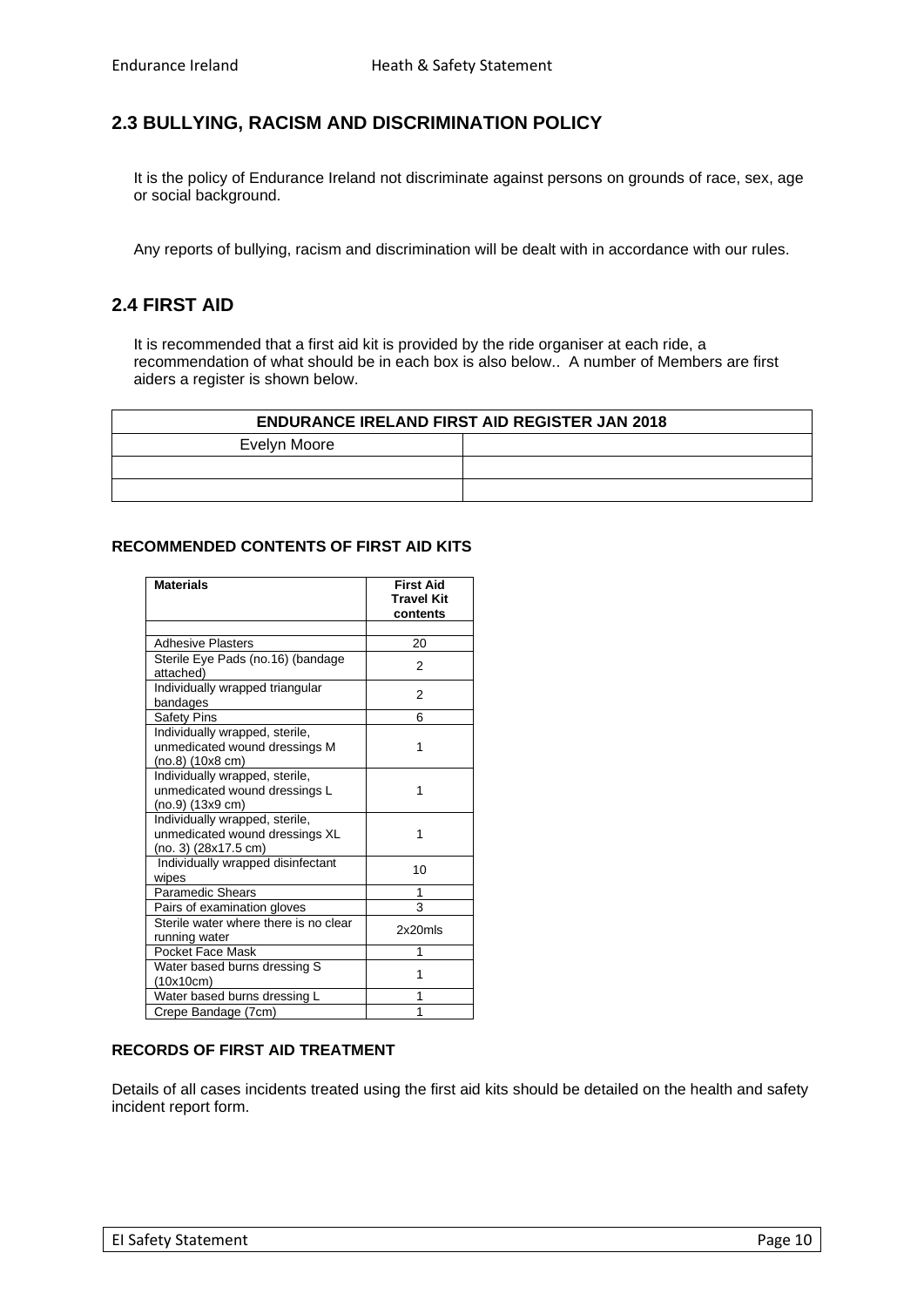# **Endurance Ireland**

**3.0 Risk Assessments.**

- 3.1 Summary of Risk Assessment.
- 3.2 Venue Access
- 3.3 Venue Organisation
- 3.4 Start/Finish Line
- 3.5 Communications
- 3.6 Ride Route
- 3.7 Crew Points
- 3.8 Checkpoints
- 3.9. COVID-19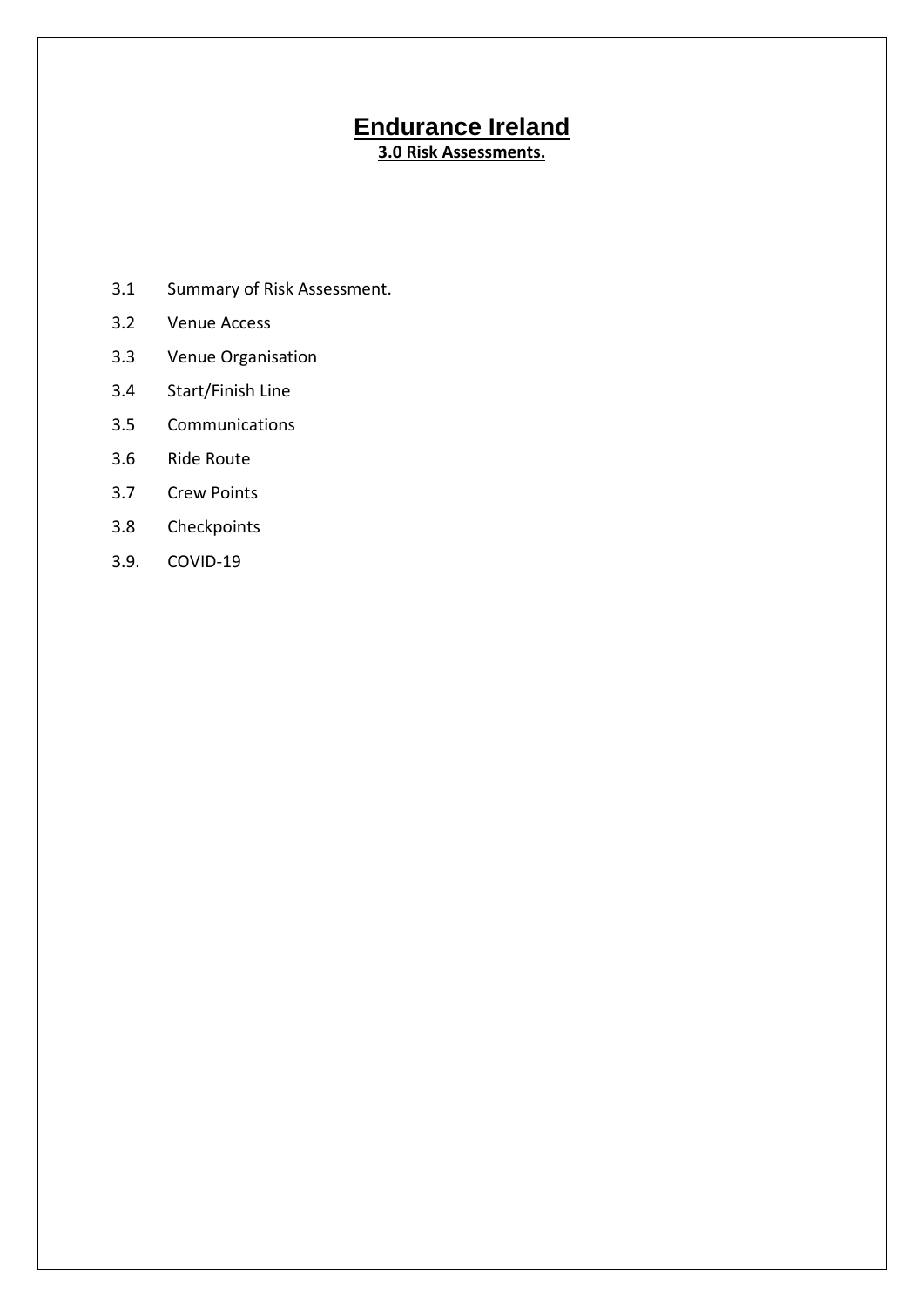## **3.1 Summary of Risk Assessment**

Risk Mating Matrices

| Probability (Likelihood of the event) |   |  |  |  |
|---------------------------------------|---|--|--|--|
| Almost certain                        | 5 |  |  |  |
| Probable                              | 4 |  |  |  |
| Could happen occasionally             | 3 |  |  |  |
| Improbable                            | 2 |  |  |  |
| Almost impossible to happen           |   |  |  |  |

| Severity (the most likely result of the accident) |   |  |  |  |
|---------------------------------------------------|---|--|--|--|
| Catastrophic - death                              | 5 |  |  |  |
| Severe incapacity                                 | 4 |  |  |  |
| Absent one month                                  | 3 |  |  |  |
| Absent three days + recovery                      | 2 |  |  |  |
| Almost impossible to happen                       |   |  |  |  |

To assess the risk, multiply the two numbers and transfer to the Risk Index Table.

|                 | Probability |    |    |    |    |   |  |  |  |
|-----------------|-------------|----|----|----|----|---|--|--|--|
|                 |             | 5  |    |    | ŋ  |   |  |  |  |
| <b>Severity</b> | 5           | 25 | 20 | 15 | 10 | 5 |  |  |  |
|                 |             | 20 | 16 | 12 | 8  |   |  |  |  |
|                 |             | 15 | 12 | 9  | 6  |   |  |  |  |
|                 |             | 10 | 8  | 6  |    |   |  |  |  |
|                 |             | 5  |    |    | ◠  |   |  |  |  |

Actions required:

| Priority 1 | $25 - 16$ | Extensive precautions based on physical controls or possible<br>avoidance of hazard |
|------------|-----------|-------------------------------------------------------------------------------------|
| Priority 2 | $15 - 10$ | Supervision of hazard needed                                                        |
| Priority 3 | $9 - 1$   | Some risk acceptable                                                                |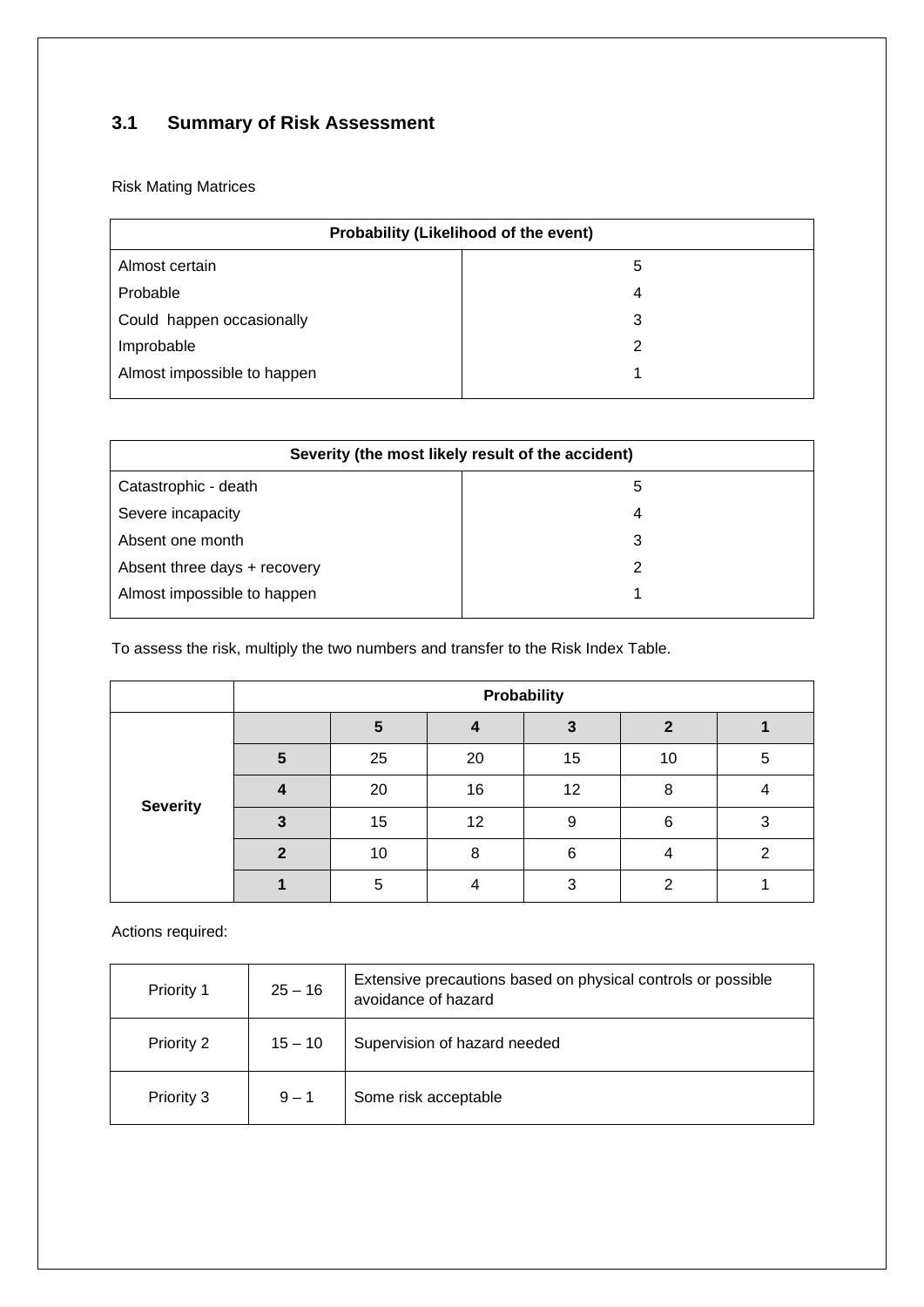## **3.2 Venue Access**

#### **Hazards: Entering/Leaving Venue**

| <b>Hazard</b>                                                             | <b>Probability</b> | X | <b>Severity</b> | $=$ | <b>Risk</b><br>Rating |
|---------------------------------------------------------------------------|--------------------|---|-----------------|-----|-----------------------|
| Conflict with vehicle on access road between vehicles<br>entering leaving |                    | X |                 | $=$ |                       |
| Getting stuck in the gateway due to poor ground<br>conditions             |                    | x |                 | =   |                       |
| Conflict with horses entering/leaving the venue                           |                    | x |                 | =   |                       |
| Poor Visibility at access point                                           |                    | x |                 | =   |                       |
| Access point not visible to persons wishing to use it                     |                    | x |                 | =   |                       |

#### **Persons in danger**

• Persons attending the ride, members of the public

#### **Control Measures: Venue Access**

- Venue access to be clearly identifiable
- Ground conditions to be assessed at entrance and steps taken if they are not appropriate.
- Horses and vehicle entrance to be separate if possible and conflict clearly highlighted if not possible.
- Venue to have clear sightlines for access/egress.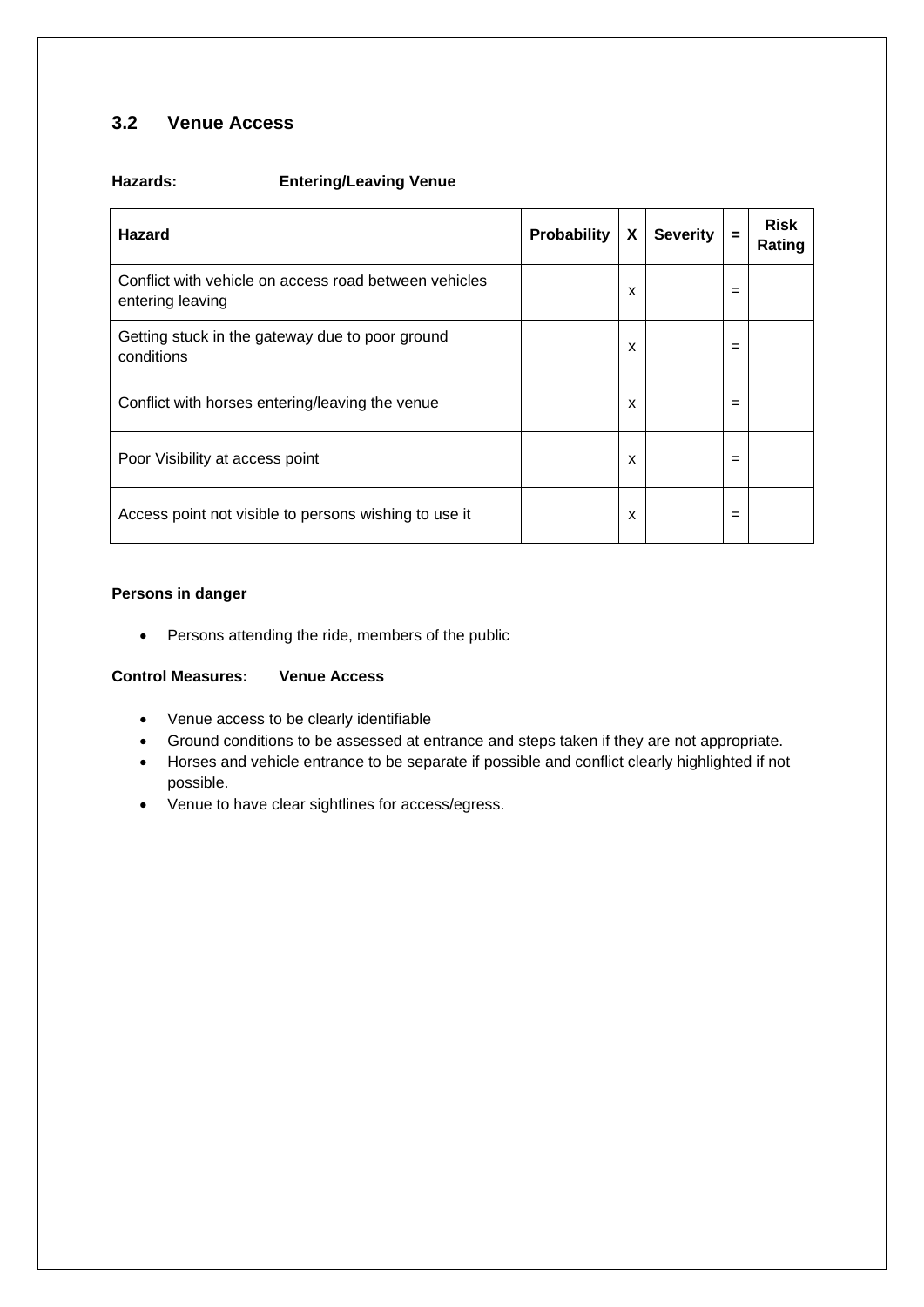## **3.3 Venue Organisation**

#### **Hazards: Conflict between horses and vehicles**

| <b>Hazard</b>                                    | Probability | χ | <b>Severity</b> | $=$ | <b>Risk</b><br>Rating |
|--------------------------------------------------|-------------|---|-----------------|-----|-----------------------|
| Conflict between vet area and parking area       |             |   |                 |     |                       |
| Conflict between vet area and public traffic     |             |   |                 |     |                       |
| Conflict between parking area and public traffic |             |   |                 |     |                       |
| Access to public road for loose horses           |             |   |                 |     |                       |

#### **Persons in Danger**

- Persons attending event
- Members of the public

## **Control Measures: Conflict between horses and vehicles**

- Separate the vet area from the parking area by fencing or marker posts
- Keep the parking/vet area fenced from the public road.
- Clearly identify the parking area and warn public road users if it is adjacent to/on the public road.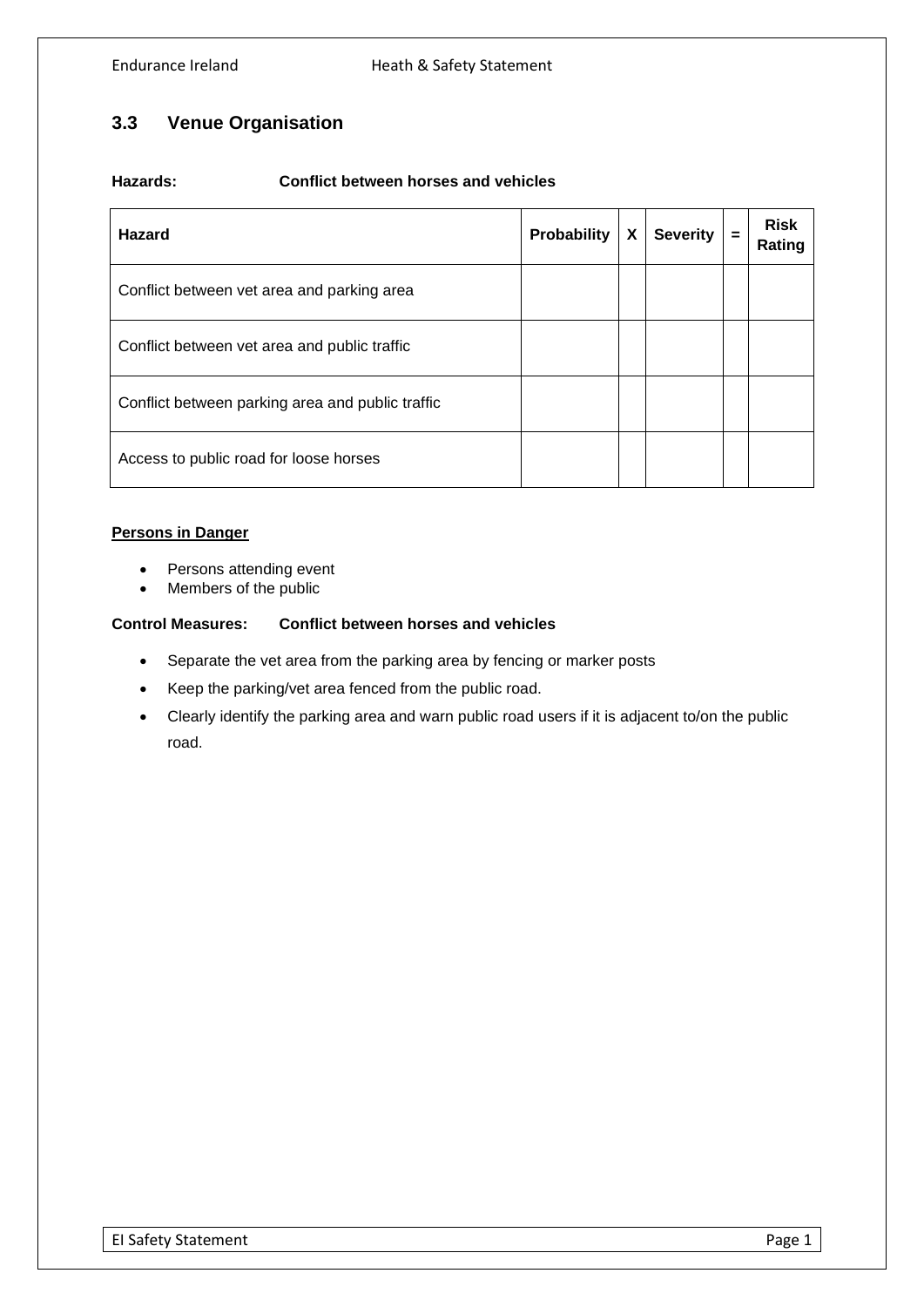## **3.4 Start/Finish Line**

## **Hazards: Location of Start/Finish LIne**

| <b>Hazard</b>                                               | Probability | X | <b>Severity</b> | $\equiv$ | <b>Risk</b><br>Rating |
|-------------------------------------------------------------|-------------|---|-----------------|----------|-----------------------|
| Conflict between racing horses and members of the<br>public |             |   |                 |          |                       |
| Horses running out of space to slow down                    |             |   |                 |          |                       |

#### **Persons in danger**

- Persons attending the event.
- Members of the public

#### **Control Measures: Start/Finish Line**

- Leave enough space beyond the finish line for the horses to come to a halt
- Ensure the approach to the finish line does not conflict with public areas.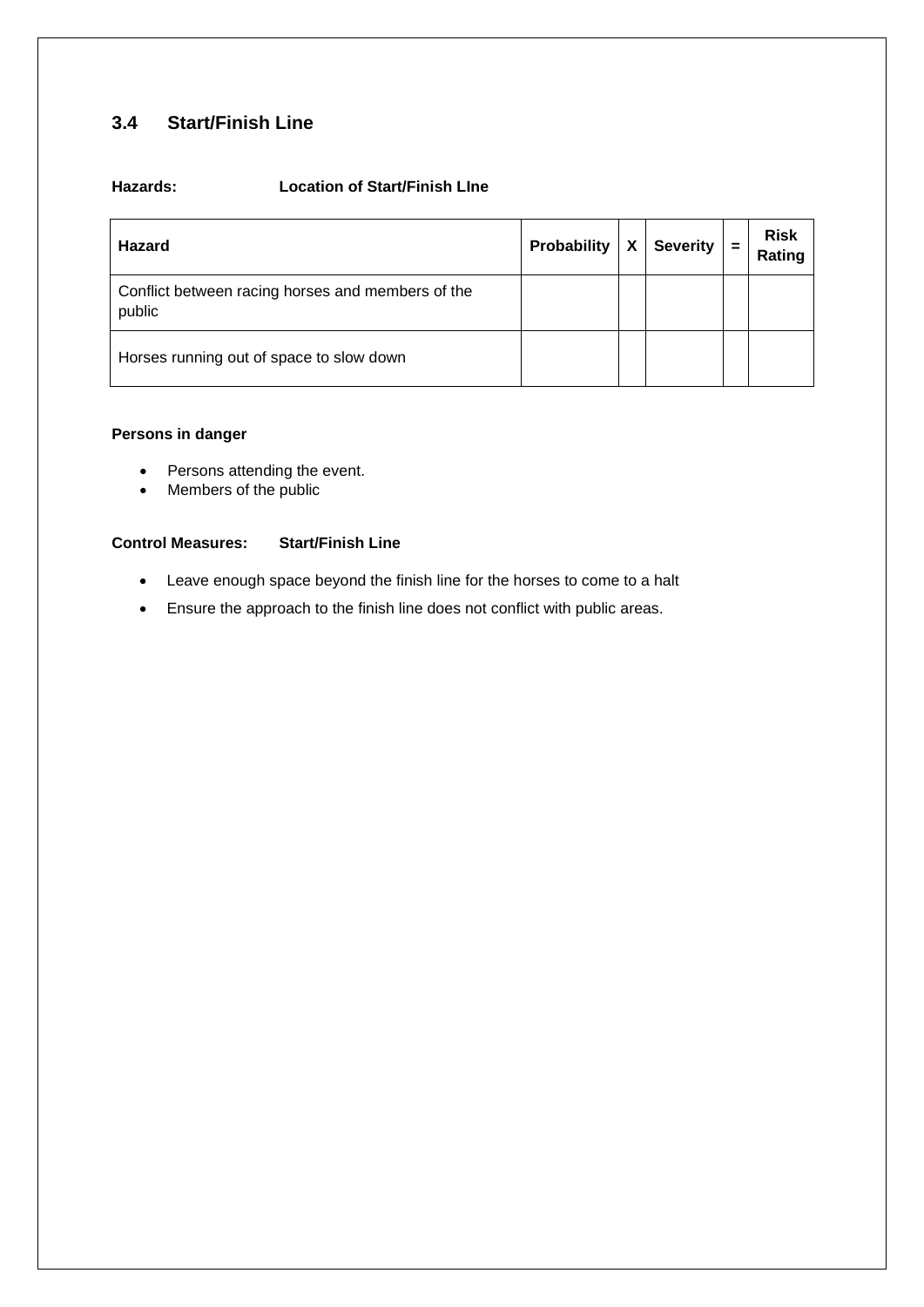## **3.5 Communications**

#### **Hazards: Contacting Venue**

| <b>Hazard</b>                                                   | Probability | χ | <b>Severity</b> | $=$ | <b>Risk</b><br>Rating |
|-----------------------------------------------------------------|-------------|---|-----------------|-----|-----------------------|
| Not being able to contact anyone in the event of an<br>accident |             |   |                 |     |                       |
| Not being able to contact the venue when lost                   |             |   |                 |     |                       |

#### **Persons in danger**

- Members of the public
- Persons attending the event

#### **Control Measures: Contacting Venue**

• All riders/crew to be given the contact details of the ride organiser at the venue.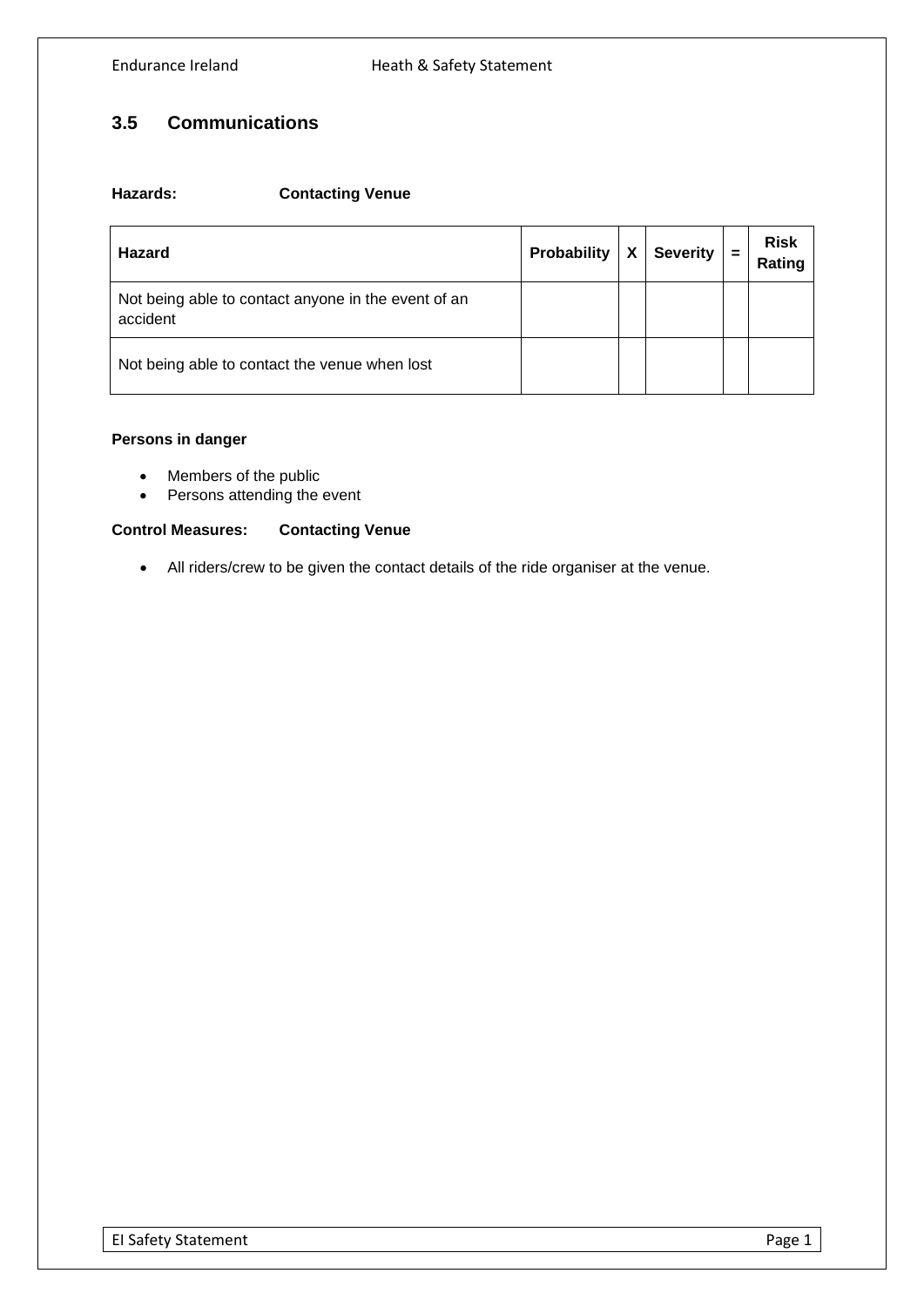## **3.6 Ride Route**

| Hazards: | <b>Route Hazards</b> |
|----------|----------------------|
|          |                      |

| <b>Hazard</b>                               | Probability | X | <b>Severity</b> | $\equiv$ | <b>Risk</b><br>Rating |
|---------------------------------------------|-------------|---|-----------------|----------|-----------------------|
| Getting lost on route                       |             |   |                 |          |                       |
| Injury from narrow gaps                     |             |   |                 |          |                       |
| Unsuitable surfaces                         |             |   |                 |          |                       |
| Conflict with public traffic/road crossings |             |   |                 |          |                       |

#### **Persons in danger**

- Members of the Public
- Persons attending event

#### **Control Measures: Route Hazards**

- Ensure route is marked appropriately.
- Ensure all gaps are in accordance with health and safety plan
- Ensure that the route minimises the amount of road work in line with the health and safety plan.
- Ensure that the surfaces along the route are suitable for use (eg not slippery surfaces, no holes in track)
- Use Stewards at road crossings when necessary.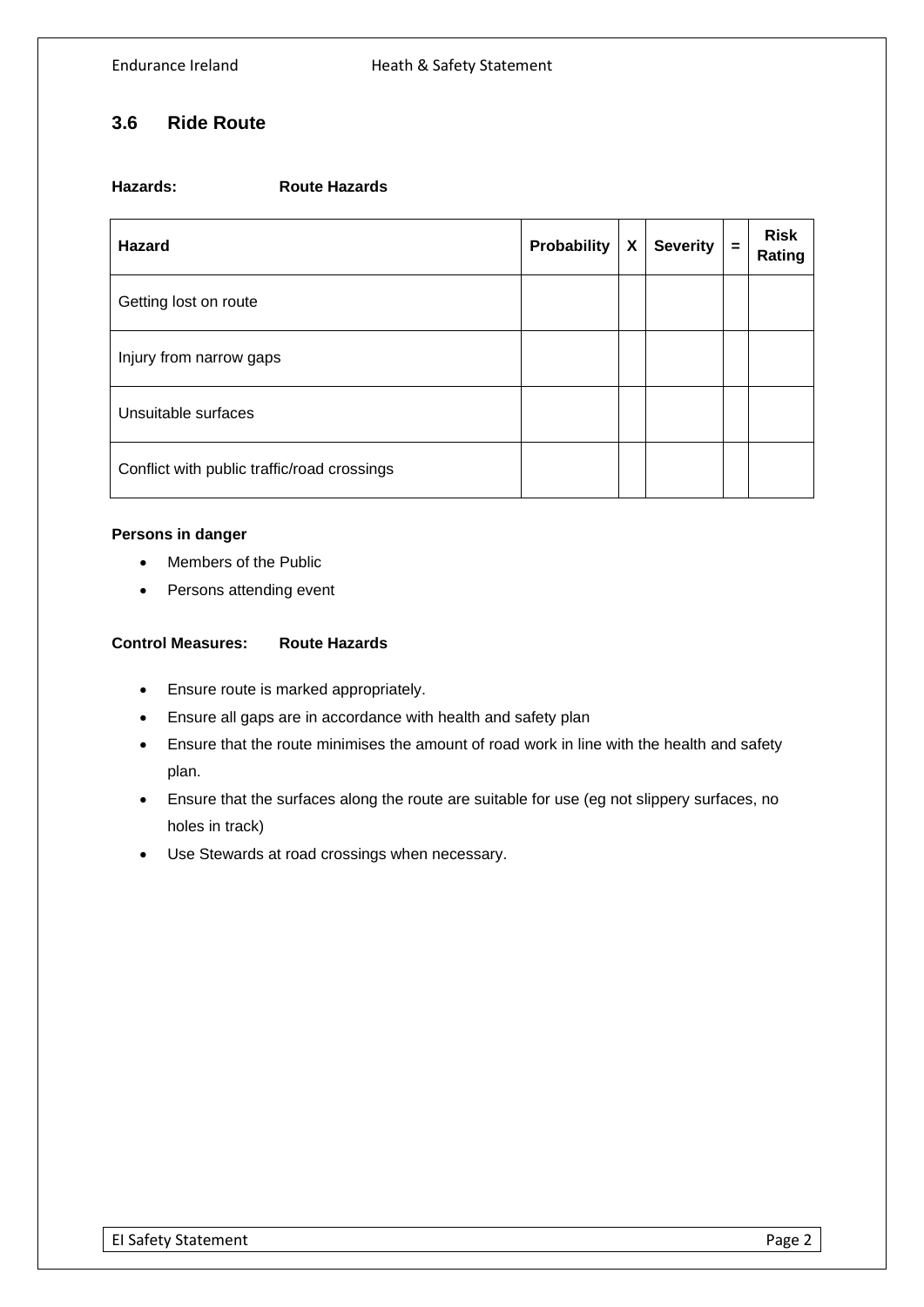## **3.7 Crew Points**

#### **Hazards: Accessing Crew Points**

| <b>Hazard</b>                                  | <b>Probability</b> | X | <b>Severity</b> | $=$ | <b>Risk</b><br>Rating |
|------------------------------------------------|--------------------|---|-----------------|-----|-----------------------|
| Parking at a location that is unsafe           |                    |   |                 |     |                       |
| Conflict with traffic on routes between points |                    |   |                 |     |                       |
| Blocking the ride route                        |                    |   |                 |     |                       |

#### **Persons in Danger**

- Members of the Public
- Persons attending event

#### **Control measures: Accessing Crew Points**

- Assess the route to pick appropriate crew points
- Points must have adequate parking for several crew vehicles
- Ensure that the route between points is suitable and that enough time has been left for the crew to reach the point before the rider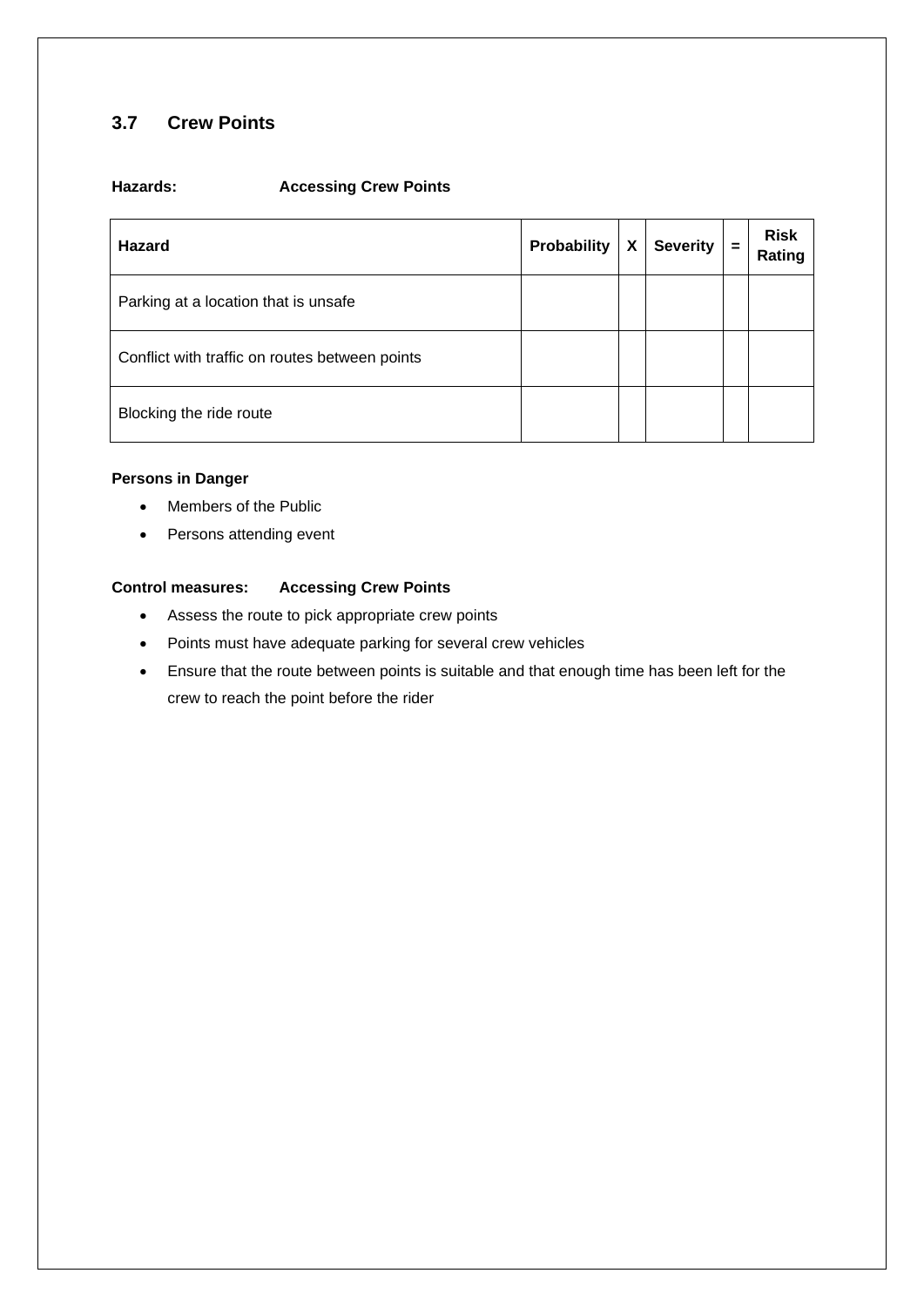## **3.8 Checkpoints**

## **Hazards: Contacting Checkpoint**

| <b>Hazard</b>                                 | Probability | χ | <b>Severity</b> | $=$ | <b>Risk</b><br>Rating |
|-----------------------------------------------|-------------|---|-----------------|-----|-----------------------|
| If someone does not turn up at the checkpoint |             |   |                 |     |                       |
| Problem with injuries at the checkpoint       |             |   |                 |     |                       |

#### **Persons in danger**

.

- Members of the Public
- Persons attending event

#### **Control measures: Contacting Checkpoint**

• Contact details of venue to be given to the checkpoint stewards